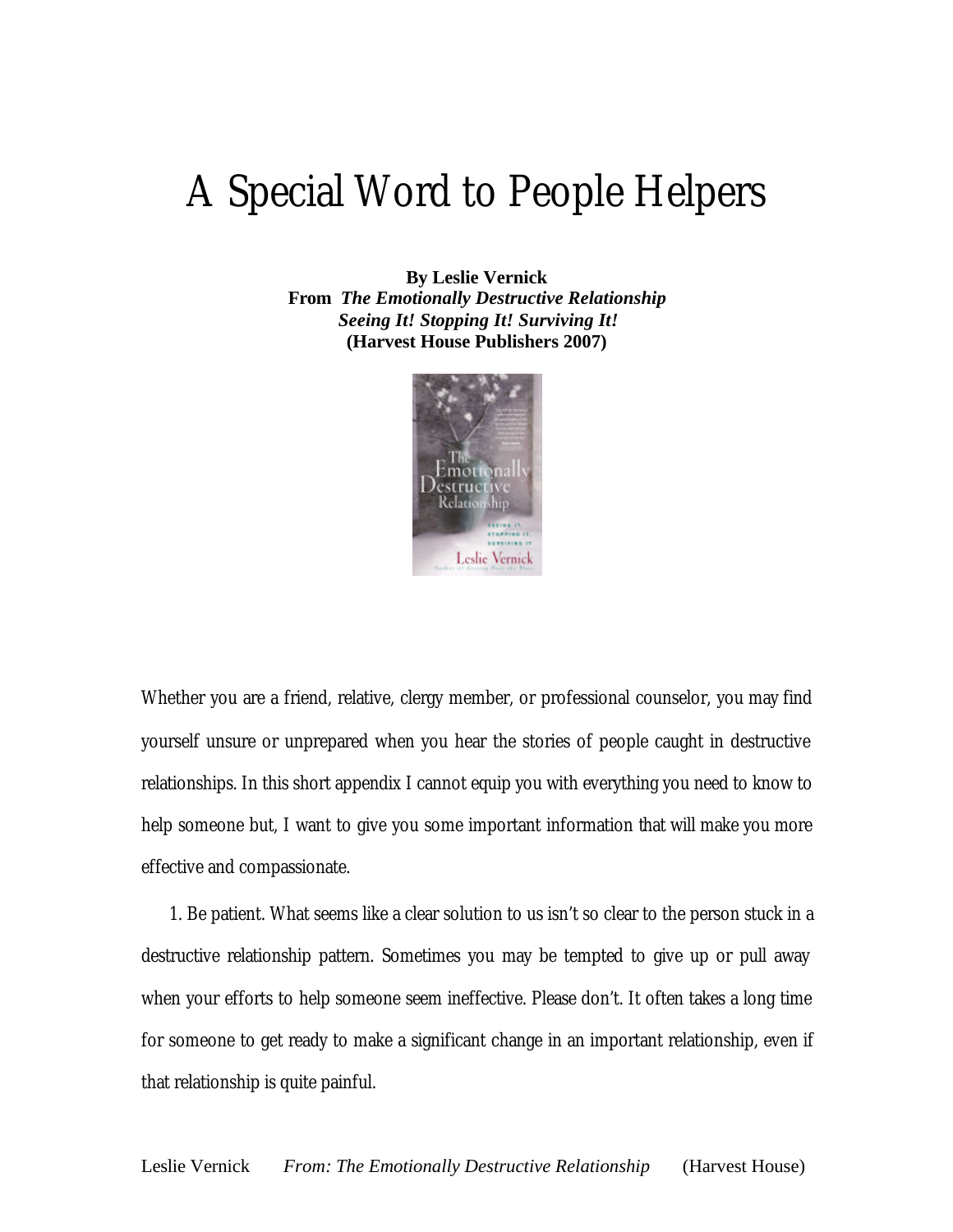Consider that God has put this person in your life right now for a reason. You have an opportunity to incarnate Christ and model a healthy relationship as you lovingly walk beside him or her during this difficult time. Here are some specific things to keep in mind during what might be a long process:

2. Listen carefully. God's Word tells us that answering someone before fully listening is foolish (Proverbs 18:13). One of the best gifts you can give someone who is hurting is your undivided attention and attentive ear. You may not know what to say, or you may think you know exactly to say. In either case, hold off. The best way to communicate that you have heard someone is to gently repeat or paraphrase back what you think you heard them say.

When people know you have heard them fully, they will be more ready to hear what you might have to say.

3. Don't dismiss the person's feelings or situation. What may feel tolerable to one person may feel unbearable to another. Don't minimize or trivialize others' pain because you can't understand why they feel as they do. When I was pregnant, I remember hearing women tell of their experiences with natural childbirth that made it seem not too bad. I felt like a total failure when, after ten hours of labor, I gave up and requested (more like demanded) drugs. People are unique, and each of us has different thresholds for emotional pain as well as tolerance for stress.

4. If the person discloses that a partner exhibits abusive and/or controlling attitudes or actions, be careful. Many professional counselors as well as pastors never receive any specialized training in recognizing abusive relationships nor know how to assess danger. That doesn't mean you can't care, listen, and help, but be wary of telling someone what he or she should or should not do, especially with respect to leaving an abusive partner or reconciling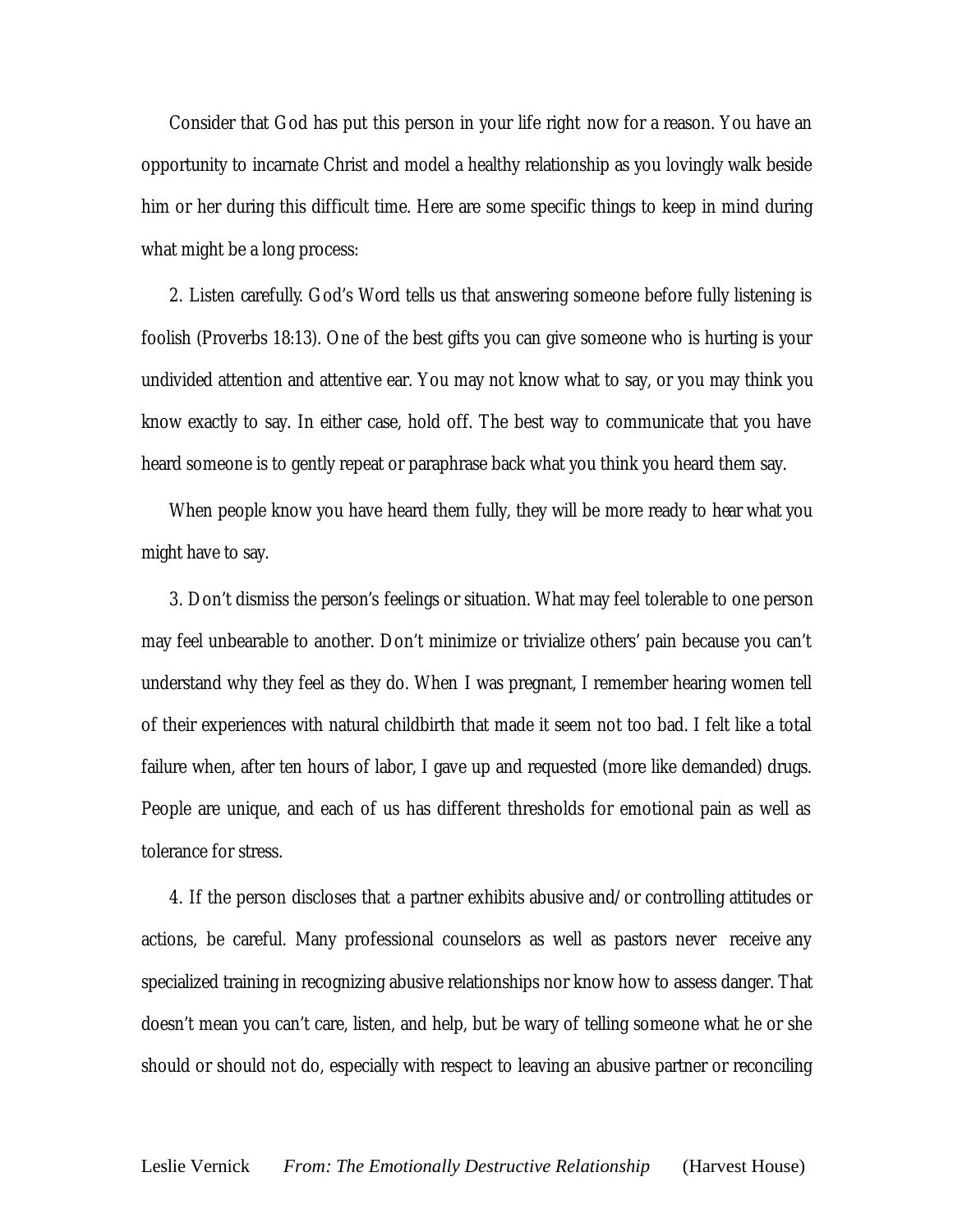with one if already separated. The consequences are too grave to the person and any children involved if you are wrong.

There are three common mistakes people make when working with a person caught an abusive relationship. First, we may blame the victim. Abused people are not sinless, and so it's tempting to look for things they have done that provoked the abusive incidents. We might say to a woman, "If only you had been more submissive or less argumentative, then your husband wouldn't have treated you this way." And we might be right—this time.

There are always at least two sides to every story, but abusive behavior is always a sin and never an appropriate response, even if provoked. As people helpers it is imperative never to justify or excuse sinful behavior by blaming the victim. People provoke us all the time, but that never justifies or excuses our sinful response. Moses was held accountable for his temper outbursts even though the Israelites had provoked him greatly (Numbers 20:1–12).

The second error people helpers make when working with abusive/controlling marriage partners is to do marriage counseling. All research on domestic violence indicates that marital counseling is contraindicated. The victim will not be free to be honest and the abuser will continue to intimidate and control, even in the counseling. Without specialized training in abusive relationship patterns, it is unwise to tackle these issues in a counseling relationship.

The third error we make is that we try to become a benevolent rescuer. We give advice to the victims, tell them what to do, think for them, and make decisions for them all out of compassion and fear for their well-being. On the surface this looks like the right thing to do for people who feel helpless and overwhelmed, but in the long run you are not helping them to mature and think for themselves. You are just substituting one controlling relationship for another. Their dependence is what made them vulnerable to being controlled in the first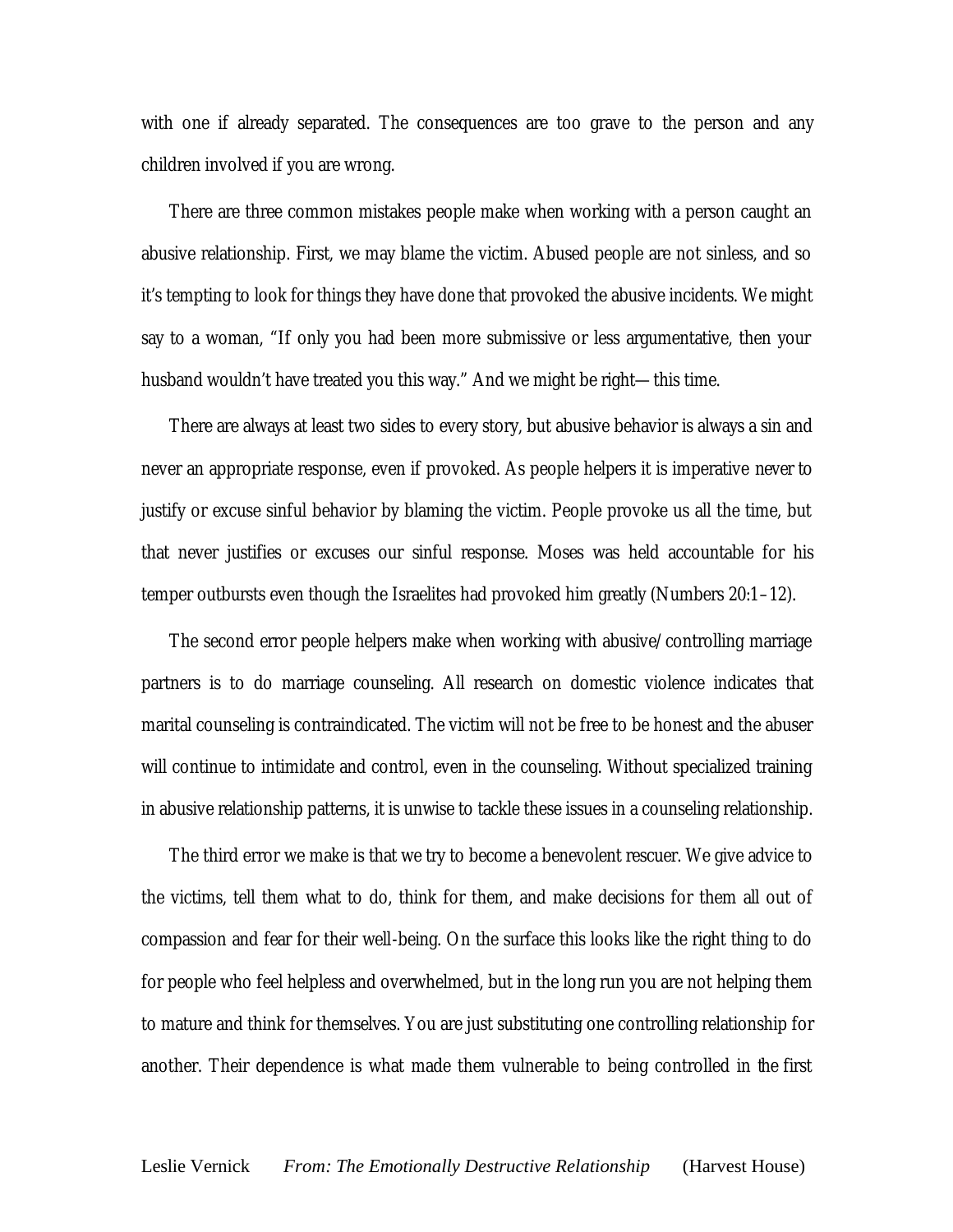place. Taking over when they should be learning to think for themselves will not help them to grow.

5. Help the person carefully weigh his or her options and the potential consequences of these choices. One of the best things you can do is to become a sounding board that helps someone to think through pros and cons. Many times no alternative looks easy. Pain and confusion prevent many people from thinking clearly or being mindful of all their options. Advise in a calm, non-judgmental manner. Don't push the solutions you would choose on the person. You may be able to point out things that hinder good choices, and then help the person work through those obstacles in order to grow. You can also help him or her practice the speak-up dialogues and role play in preparation for wise and calm confrontations with a relationship partner.

6. Be honest about your limitations. Don't promise to do what you can't fulfill in the long run. Most of us are more than willing to answer distress calls in the middle of the night once in a while, but a regular pattern will grow tiresome sooner or later. No one can be all present, all knowing, and all loving at all times. It is important to recognize your limitations and continue to point the person to depend on God for strength and wisdom. We can be used by God, but we are not God.

7. Be prayerful. After all is said and done, you may feel rather impotent to help someone struggling in a destructive relationship. He or she may be unwilling to take action to evade danger or change the destructive patterns. Remember, you are *not* helpless. Prayer is a potent reminder that God is in charge and loves both individuals caught in their destructive dance. Take them before God daily, asking him to intervene in ways that you cannot imagine.

At the close of each of my counseling sessions, I usually ask my clients if I can pray for them. Prayer reminds us that there is a greater source of help than I can provide. Pray with